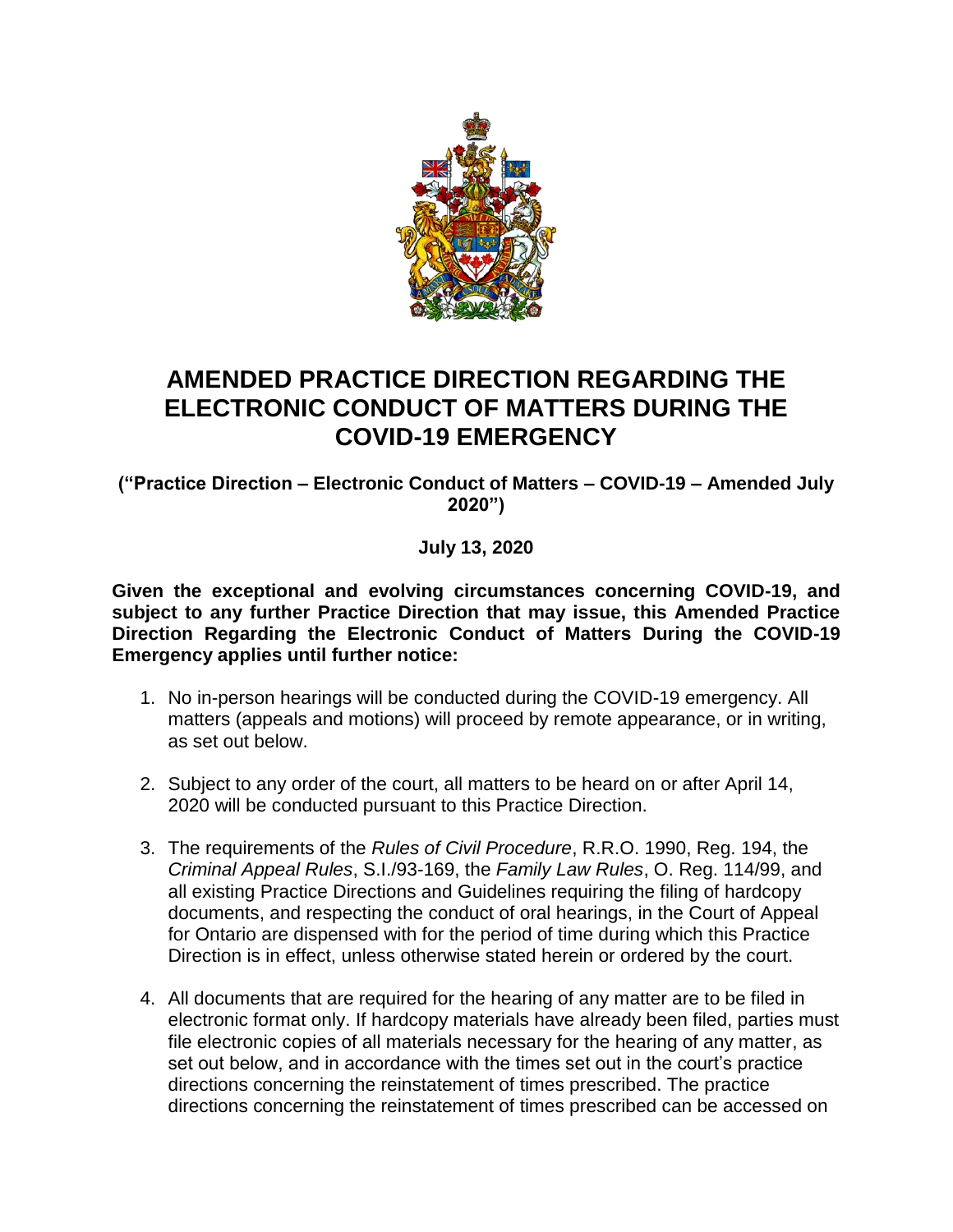the court's website under the banner "Practice Directions and Notices regarding COVID-19" at [https://www.ontariocourts.ca/coa/en/notices/covid-19/.](https://www.ontariocourts.ca/coa/en/notices/covid-19/)

- 5. In the event that an affidavit of service cannot be commissioned due to COVID-19, the affidavit must still be completed, signed and e-filed, accompanied by either an acknowledgment from the document(s) recipient or an explanation as to why the acknowledgment could not be obtained.
- 6. Subject to an order dispensing with this requirement, documents filed electronically are to be filed in accordance with the [Guidelines for Filing](https://www.ontariocourts.ca/coa/en/notices/pd/electronic-filing.htm)  [Electronic Documents at the Court of Appeal of Ontario](https://www.ontariocourts.ca/coa/en/notices/pd/electronic-filing.htm) with the following amendments:
- i. All documents containing text must be filed in text-searchable PDF (e.g., using an Optical Character Recognition format for scanned PDF documents) only.
- ii. All documents must be filed either by email or through delivery of a USB key by mail or courier. The email or USB key must be labelled with the court file number. The court office will automatically acknowledge receipt of email filings. If there are problems with any electronic filing, the court office will contact the affected party.
- iii. Parties may use any document transmission service that provides shared links to online or cloud drives to serve and file documents. Parties bear responsibility for ensuring that any such services employ necessary safety, security and confidentiality protocols. Not all cloud-based, file sharing applications can be accessed by the Court of Appeal for Ontario's network due to firewall restrictions. Examples of popular file share programs that currently cannot be accessed through the [coa.e-file@ontario.ca](mailto:coa.e-file@ontario.ca) shared inbox are OneDrive folders and WeTransfer folders. Please be prepared to resubmit your documents either through another file sharing service that does not require two-stage verification or online registration, or as attachments in separate emails should the court advise that an alternative format is necessary.
- iv. Electronic service under this Practice Direction shall constitute proper service unless the affected party shows otherwise.
- v. All documents must also be labelled with the court file number using the appropriate naming convention as set out in the existing [Guidelines for Filing](https://www.ontariocourts.ca/coa/en/notices/pd/electronic-filing.htm)  [Electronic Documents at the Court of Appeal of Ontario.](https://www.ontariocourts.ca/coa/en/notices/pd/electronic-filing.htm)
- vi. Documents being filed electronically that are not covered by the naming conventions in the existing Guidelines shall be given a naming convention that will identify their contents with sufficient clarity.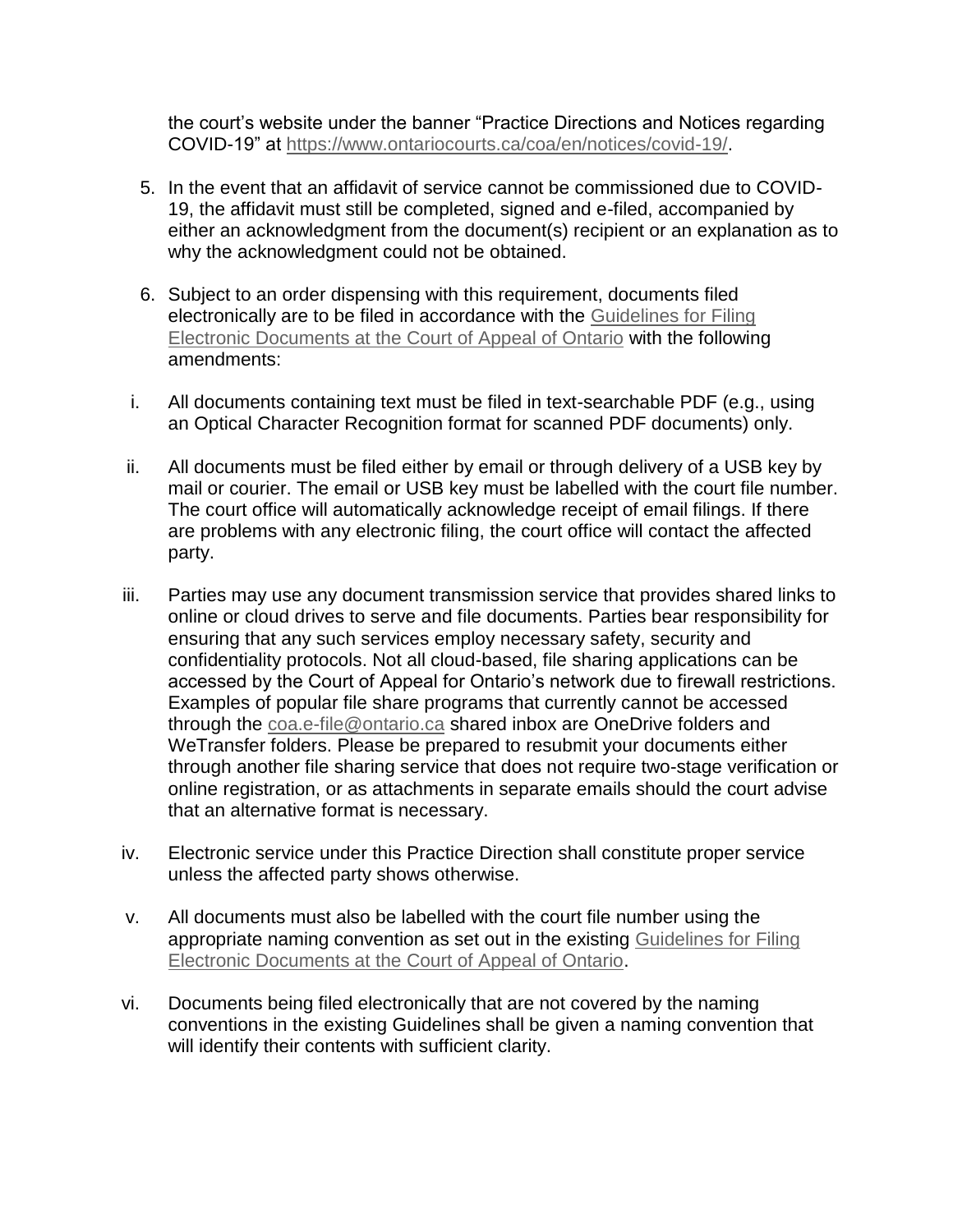- 7. The size of filing by email is limited to 35MB. Documents that are larger than 35MB must be divided into smaller parts and labelled accordingly, e.g. Appeal Book Part I, Appeal Book Part II, etc. Parties should be aware that their internet service/email provider may have stricter limitations on the permitted size of attachments.
- 8. Any documents being filed for a matter in which there is a publication ban in effect must carry an appropriate caution as part of the particular naming convention.
- 9. Any documents that require filing under seal shall be password-protected. The party filing the sealed documents shall communicate the password by telephone to the Deputy Registrar and Manager of Court Administration (416-327-6017). This is a confidential phone line only accessible by the Deputy Registrar.
- 10.If there are any particular concerns regarding sealed documents, parties should seek direction from the court.
- 11.Rather than filing books of authorities, the preference is for parties to hyperlink their factums to the judgment databases found on the websites of Canadian courts or [www.canlii.org/en/index.html,](http://www.canlii.org/en/index.html) and where not available on these, to LexisNexis Quicklaw or WestlawNext Canada. However, if this is not possible or feasible, then books of authorities are to be filed electronically in accordance with paragraph 6 above. If books of authorities are filed electronically, then each authority must be bookmarked and hyperlinked to the index, and relevant passages must be highlighted.
- 12.Documents in appeal books and exhibit books must be bookmarked and hyperlinked to the index. Factums must contain hyperlinks to the documents or authorities cited. In making references to page numbers, whether in the factum or in argument, counsel shall refer to the pages as they appear in the PDF version of the appeal book or any compendium.. Before the hearing, parties are encouraged to file an electronic "Compendium for Argument" comprised of only those documents and case extracts to which reference will be made during argument. The Compendium for Argument should be filed at least 5 days in advance of the date scheduled for the hearing and should be hyperlinked to the original materials.
- 13.Hearings in the matters that will proceed will be conducted remotely. Instructions regarding remote appearances are linked on the court's website under the banner "Practice Directions and Notices regarding COVID-19" at [https://www.ontariocourts.ca/coa/en/notices/covid-19/.](https://www.ontariocourts.ca/coa/en/notices/covid-19/)
- 14.Counsel will not be required to gown for remote appearances at this time.